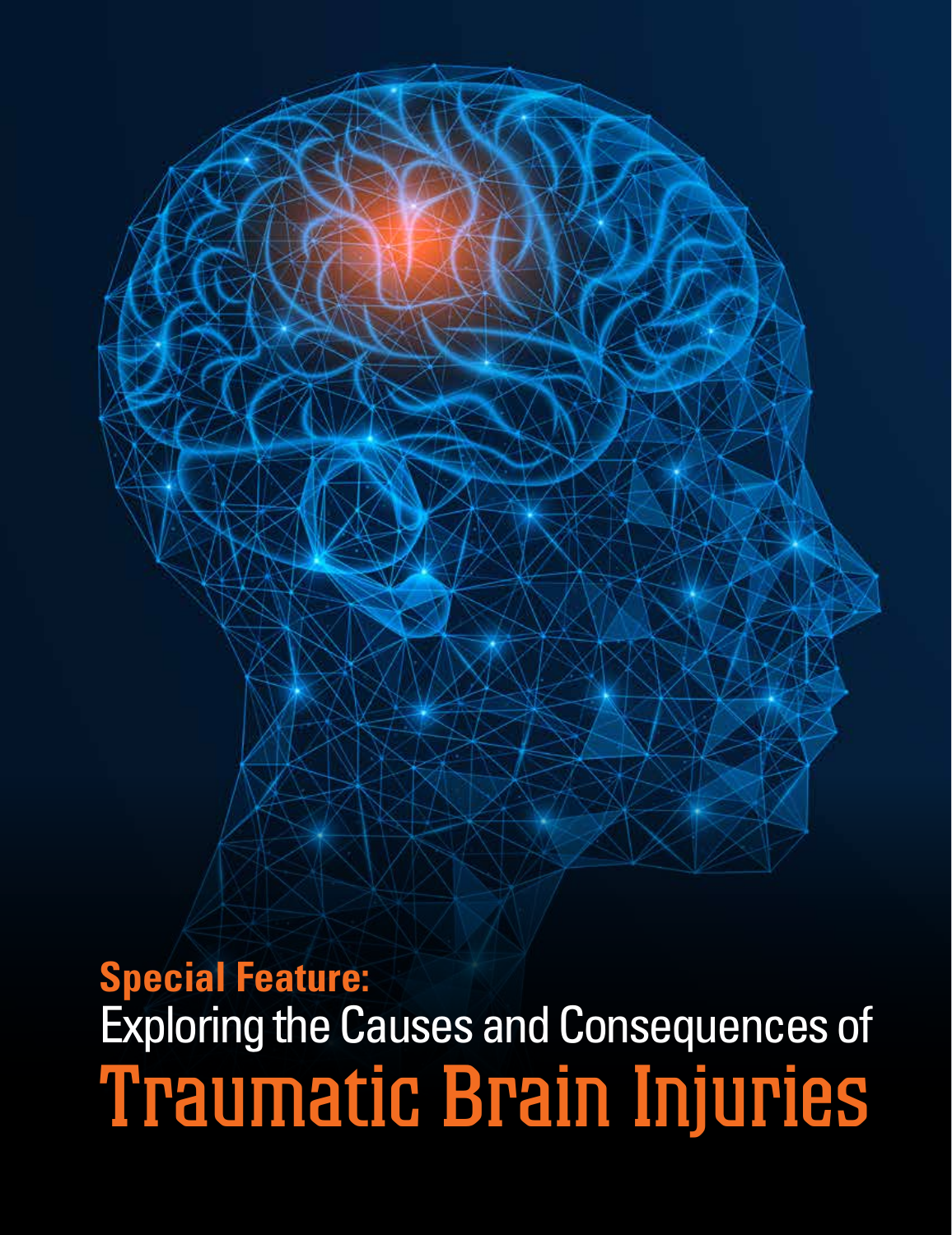Awareness surrounding traumatic brain injuries (TBIs) and chronic traumatic encephalopathy (CTE) has grown over the last decade. Dr. John S. Gaal, a longtime construction educator, and Cal Beyer, a management consultant in the construction risk/insurance industry, explain that construction workers are among the employees at higher risk for these conditions and, therefore, employee benefit funds, apprenticeship funds and employers should be aware of the risks and implications. Gaal and Beyer interviewed a panel of experts on TBIs and CTE, and their responses are reflected in this article.

**Dr. John S. Gaal, CHW, CPS, CWP**, is the worker wellness director for the Missouri AFL-CIO MO Works Initiative. **johngaal@moaflcio.com**

**Cal Beyer, CWP, SCTPP**, is vice president of workforce risk and worker well-being for CSDZ, a Holmes Murphy Company. **cbeyer@csdz.com** 

**Cary Gunther, M.D., Ph.D.**, is board-certified in neurology, psychiatry and brain injury medicine. She is an awardwinning teacher of resident physicians and medical students at Weill Cornell Medical College. **drgunther@neuropsychny.com**

**Karen McAvoy, Psy.D.**, is a dually credentialed clinical and school psychologist and author of REAP, a communitybased interdisciplinary team approach to concussion management customized in more than 15 states. Learn more at www.REAPconcussion.com.

#### **Karen@getschooledonconcussions.com**

**Chris Nowinski, Ph.D.**, is co-founder and CEO of the Concussion Legacy Foundation, a nonprofit organization leading the fight against concussions and CTE and dedicated to improving the lives of those impacted. **info@concussionfoundation.org**

**Ryan Todd, M.D., FRCPC**, is a psychiatrist and technologist who founded the workplace mental health and resilience platform, headversity. **ryan@headversity.com**

**Adam J. White, Ph.D.**, is an interdisciplinary social researcher in sport, education and health and co-author of the book *Sport, Theory and Social Problems* in which he investigated the role of contact sport within school physical education and the issues associated with injury and particularly brain trauma.

**adamwhite@brookes.ac.uk**



**John S. Gaal, Cal Beyer:** According to Brain Injury Canada, 2% of the Canadian population lives with a traumatic brain injury (TBI), and there are 18,000 hospitalizations for TBIs annually.<sup>1</sup> In addition, More than 11,000 Canadians die annually as the result of a TBI.2 TBIs most frequently result from slips, trips and falls from various heights. These falls can occur while working on both elevated and ground-level surfaces. Falls can likewise occur on a variety of surface materials and conditions, including dry, wet, oily, and icy or

snowy. Other common causes of TBIs are motor vehicle accidents and "struck-by incidents" on construction jobsites, which may occur when untethered tools are dropped or where protective systems are not in place. TBIs can occur in the workplace or at home while people are engaged in daily activities or household maintenance chores or during recreational activities. Importantly, TBIs can happen to anyone.

TBIs pose a growing safety risk to the physical and mental health and well-being of construction workers. A 2009 study noted "that greatest number of serious work-related injuries involving a TBI were in the construction industry."<sup>3</sup> Moreover, the construction industry actively recruits and hires workers whose prior work background may have exposed them to concussions and other forms of TBI, namely military veterans and former high school and collegiate athletes. The remainder of the article is presented in an interview format. A panel of medical and research professionals representing various specialty disciplines was asked interrelated questions to provide a deeper understanding of the complexity of TBIs.

Employers and employee health benefit plan administrators and trustees should learn the importance of prevention, prompt and proper treatment, and recovery protocols for known or suspected TBIs.

#### **Mental Health and TBIs**

**Gaal/Beyer:** *According to the U.S. Centers for Disease Control and Prevention (CDC) (2016), the construction*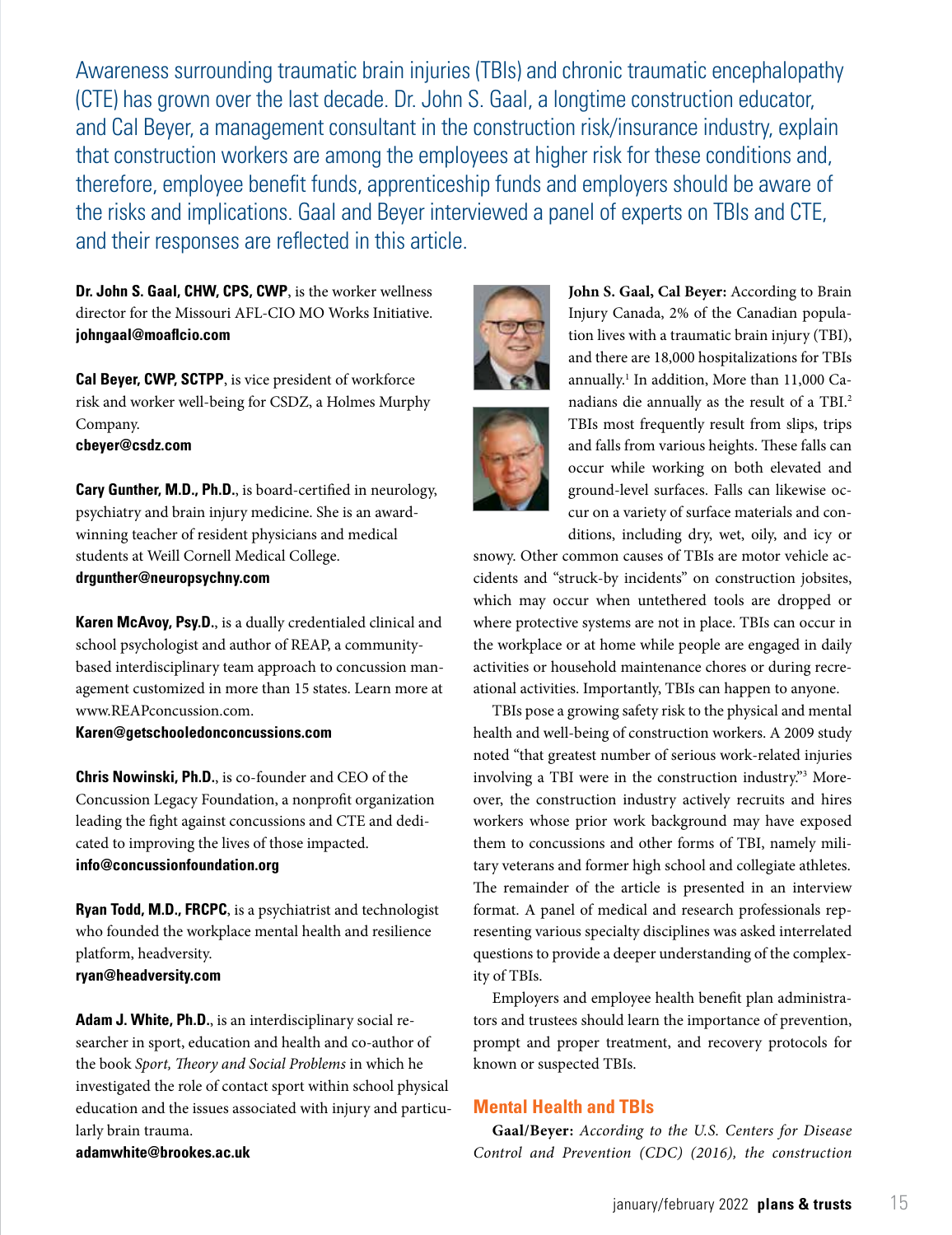*industry had the most fatal and nonfatal TBIs among U.S. workplaces.4 More than 2,000 construction workers died—from 2003 to 2010—representing approximately 25% of all construction fatalities. In Canada, male workers in the primary (e.g., agriculture, forestry, mining) or construction industries were more likely to sustain a work-related TBI.5 Describe the types of TBIs and whether they can lead to mental health issues (i.e., depression, post-traumatic stress disorder (PTSD) and suicide).*



**Cary Gunther:** TBIs are common, costly and sometimes devastating. TBIs are categorized based on severity since this helps predict the

degree of recovery, i.e., how well patients will perform months or years after sustaining a TBI. The neurological status of the TBI patient upon presentation to medical care, the duration of loss of consciousness, the degree of memory loss and the presence of findings such as intracranial blood on CT scans or MRIs are all factors in determining severity. When there have been many instances of head contact, even "minor" traumas that do not reach medical attention contribute to longterm neuropsychiatric risk.

Between 25% and 50% of TBIs will be followed by major depression in the first year after the event. Loss of independence, changes in relationships and financial burdens that arise after head trauma all contribute to this risk. Furthermore, disruption of endocrine function, which can be an unrecognized consequence of head trauma, causes symptoms that closely resemble those of depression.

*Pseudobulbar affect (PBA)* is another possible outcome and is best described as a discrepancy between the way emotion is displayed and the way it is experienced. Inappropriate or excessive laughter, anger and crying can occur. It is often transient in concussion but can be longer lasting in more severe TBIs. PBA is associated with impulsive and risky behaviours.

Generalized anxiety disorder and obsessive-compulsive disorder doubleup in incidence after TBI. PTSD is a special challenge; PTSD overlaps with TBI in symptoms and can occur even in people who lost consciousness. Restricted enjoyment or tolerance of usual activities, social isolation and loss of coping outlets increase the chances of these conditions. Substance abuse disorders pose a risk for TBI and also are a possible outcome.

Mental health issues are thus quite common in individuals who have experienced TBIs. Mood disorders, substance abuse and PTSD are independent risk factors for suicide. A large population study recently found that people who died by suicide were twice as likely to have sustained TBI. Individuals with more severe injuries and larger numbers of TBIs were at greater risk. Suicide risk and prevention should be routinely addressed in people who have sustained TBIs.

#### **PTSD and TBIs**

**Gaal/Beyer:** *In the film* A Dark Room*, 6 you discuss how a brain injury impacts the life of a professional ice hockey player. Meanwhile, in your practice you have seen returning military service members who have suffered head injuries on the field of battle. According to Amidon and Lu (2017), the invisible* 

*wounds of war include both physical trauma (i.e., TBIs) and psychological trauma (i.e., PTSD).7 In fact, upwards of 540,000 U.S. service members who served in Iraq and Afghanistan experience PTSD-like symptoms while more than 300,000 have been diagnosed with TBIs since 2001.8 In Canada, it is estimated that up to 10% of war zone veterans—including war-service veterans and peacekeeping forces—will experience PTSD.9 Please share with our readers how technology has influenced your psychotherapy work as you attempt to assist veterans and athletes in dealing with the impact of PTSD and/ or TBIs while trying to assimilate into society and the workplace.* 



**Ryan Todd:** In my view, without technology, there is an unbridgeable gap between the increasing demand for mental health re-

sources and the lack of mental health professionals to care for people.

The reality today in the mental health system is that practitioners are probably, at best, seeing patients once every two weeks. If someone is experiencing trauma—psychological or physical—one session with a psychiatrist every two weeks falls well short of what's needed. Mental health happens every minute of the day. Unfortunately, physicians cannot be available 24/7, but technology can.

Digital apps today can track mood and provide real-time skills to individuals, helping fill this gap by providing "interclinical" care that can be highly effective in preventing issues from regressing and helping people to improve their mental health without the in-person support of a therapist.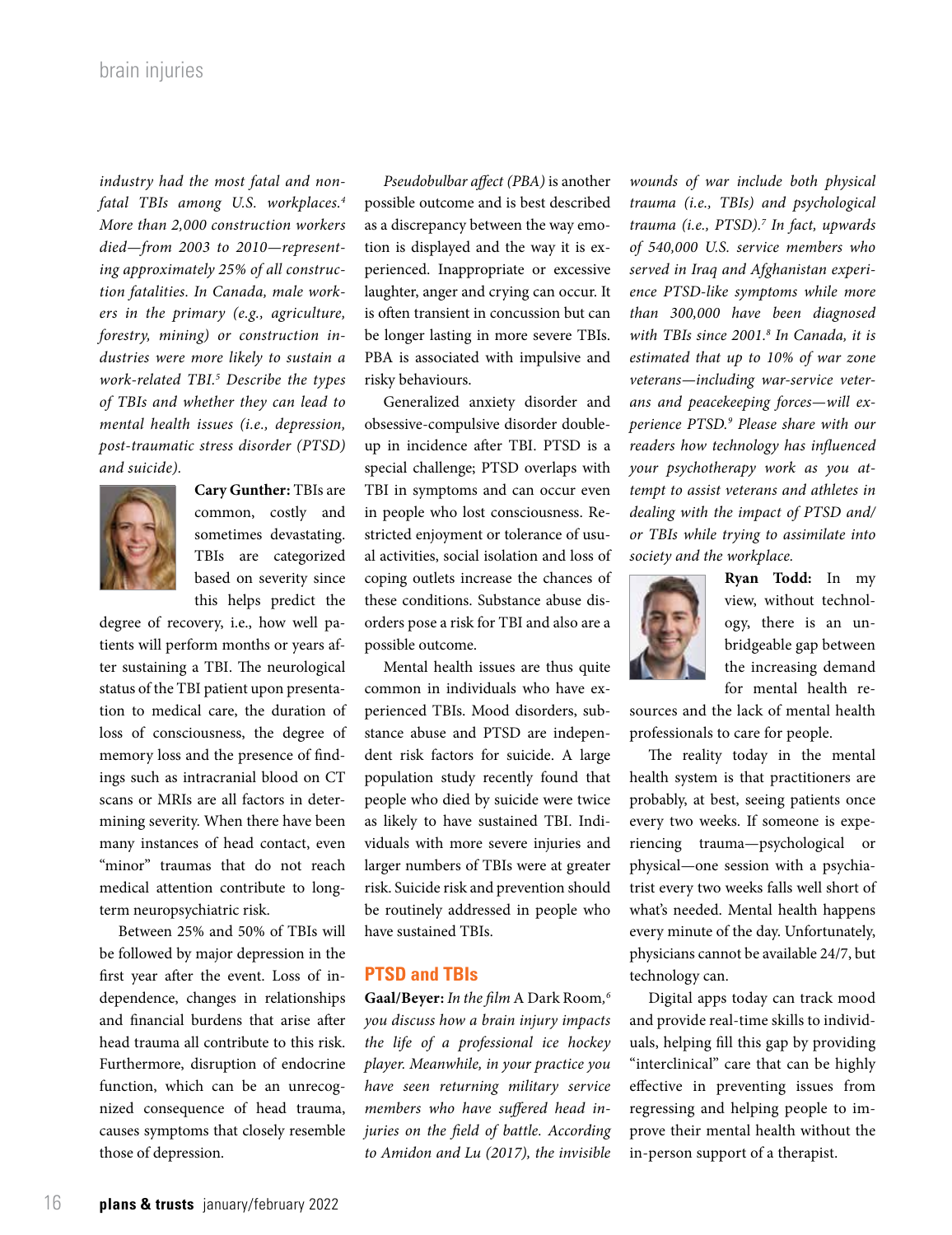For veterans and athletes who are dealing with the effects of conditions like PTSD and/or TBIs, this technology can be highly beneficial because they can self-monitor their mood progression and receive a bespoke learning and development path to build up their mental health and resilience. Prevention is the only way we can scale mental health care vs. accessing these resources only when there is a problem. By bringing this vital training to individuals early—in a personalized way that is easy and engaging to use—it's filling the gap that may no longer be satisfied by in-person physician care alone.

The other side to this equation is the employer and how organizations can use technology to better care for their teams and build a culture of psychological safety. It is not only important to arm our workforce with tools to help them self-manage mental well-being but, in addition, as the focus shifts from the individual to the team setting, then mental health will be embedded into our work cultures. I believe that technology can not only bridge the gap in care continuity and frequency for individuals, but it can also help build community and shared language in our workplaces.

## **Changing Views on Concussion and Sports**

**Gaal/Beyer** *In a study by Kerr et al. (2019), where athletic trainers reported weekly injuries, it was found that high school boys' football had the highest rates of concussions followed by girls' soccer and boys' ice hockey.10 Nearly 64% of the concussions occurred during competition; however, girls' cheerleading was the only sport to report a higher concussion rate during practice than in competition.* 

*Share how your personal experience of playing rugby at the university level has informed your research on TBIs, chronic traumatic encephalopathy (CTE) and suicide.* 



**Adam J. White:** As a researcher, I love sport. I played sport and have worked in sport all my life. It has many great aspects that many of us

enjoy. That said, we need to be honest about the risks and problems associated with sport, particularly those that have a risk of hitting your head. In my case, it was rugby. But we could easily be talking about contact football, soccer, ice hockey, lacrosse, the fight sports and more. I became concerned about the issues around concussion, TBIs and neurodegeneration in contact sports, particularly in youth contact sport in the education context in the United Kingdom. Most boys are required to participate in contact sport as part of school physical education in Britain and therefore are being subjected to the repetitive head impacts that we are all concerned about.

As my research work has progressed, I have become increasingly interested in the longer term aspects of concussion, particularly CTE. But while the focus of scientists to date has been on understanding more about CTE in the brain, I have been particularly interested in the stories, the people and the families. I want to know how CTE affects people's lives—and not only the athlete but also the loved ones, the friends, the brothers, sisters, parents, children and more. I want to hear about their experiences, their memories and their advice.

By doing this, we hope that we can raise people's understanding of concussion and CTE, so that people can see and feel what it means to have CTE and the impact that concussions have on people's lives. We also want to be able to share people's stories to allow others who are currently living with the condition to better cope and manage the challenges. Each story gives us another insight into the condition and how we can tackle it.

To put it bluntly, hearing concussion statistics now makes me feel sick. Because behind each head knock, there is an athlete's brain and a life that may be irreversibly about to change. I want to stop that grief, sadness and loss.

#### **Accelerating Research**

**Gaal/Beyer:** *In a recent* Policy Vet *podcast (2021), you provide the background of how and why the Concussion Legacy Foundation (CLF) was created over a decade ago out of your need for answers related to concussions you suffered as a college football player and professional wrestler.11 In the past couple of years, CLF widened its research efforts to include athletes in Australia and Brazil. Share what the impetus was to expand CLF's research work beyond that of sports-related TBIs in the U.S.*



**Chris Nowinski:** When we founded CLF in 2007, we were primarily focused on sports-related TBIs, but we suspected there was a deeper

problem with the long-term effects of repeated head impacts. We partnered with Boston University to start a brain bank to investigate those effects, including CTE, a little-known disease we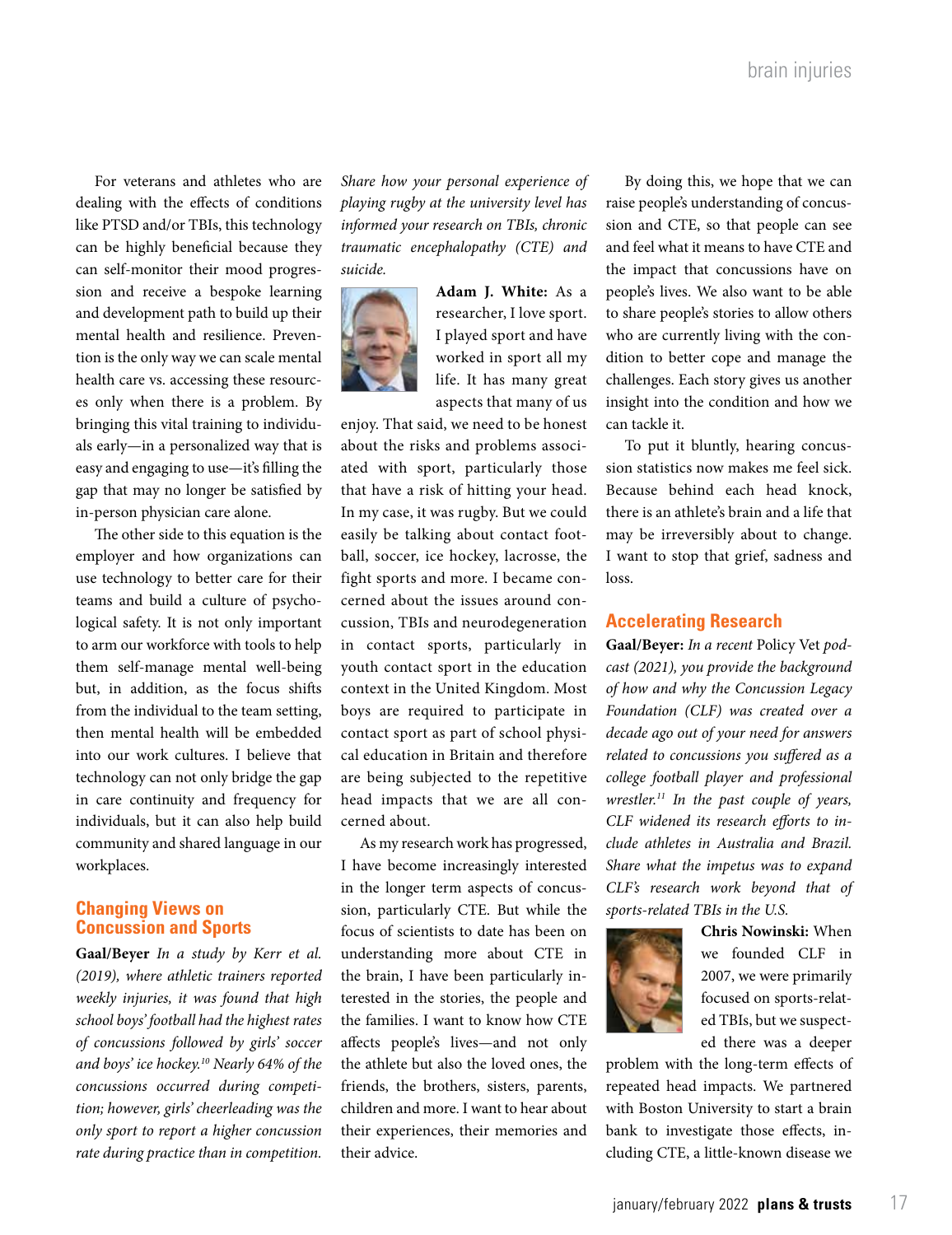# **Getting Involved: Concussion Legacy Foundation HelpLine**

Readers can get involved in the work of the Concussion Legacy Project by joining CLF's clinical research registry or by pledging their brain to the CLF brain bank at www.PledgeMyBrain.org. If you or a loved one is fighting the effects of concussions or suspected CTE, reach out to the Concussion Legacy Foundation Canada helpline at www.ConcussionFoundation.ca/helpline.

used to call "punch drunk" because it was only thought to exist in boxers.

CTE and other brain diseases related to brain trauma can be studied only through brain donation, so we began an outreach program for the brain bank. After studying 1,000 donors, we have proven that, for some, concussions and repetitive head impacts have lifelong repercussions. Scientific breakthroughs have only been possible thanks to families who have donated the brain of a loved one.

CTE is a degenerative brain disease caused by repetitive head impacts that can cause neurobehavioural dysregulation and impaired cognition. It can cause dementia by a person's 50s or derail a life in one's teens or 20s. Now that we understand the devastation of the disease, we realized we need to recruit the global scientific community to the fight.

In 2018, we launched the CLF Global Brain Bank to accelerate research by collaborating with leading scientists at brain banks around the globe, where we often identify the first cases of CTE in those countries. The CLF Global Brain Bank is now active in Australia, Brazil, Canada and New Zealand. In Australia, we have already identified the first cases of CTE in Australia Rules Football and Rugby League, which has started a national conversation on brain trauma in sports.

We have also shown that CTE affects military veterans. Thus, we launched Project Enlist to encourage brain donation among veterans to ensure that we can better solve the invisible wounds of war, including TBI, PTSD and CTE.

### **Concussion Management for Apprentices**

**Gaal/Beyer:** *In 2009, you started a pediatric concussion management program called REAP (remove/reduce, educate,* 

*adjust/accommodate and pace) for all students after a Colorado high school football player died following back-to-back TBIs/concussions in 2004.12 Briefly explain how educators might transfer lessons learned from your "Return to Learn" and "Return to Play" models by applying these toward schooling and work (vs. play), respectively, in their postsecondary apprenticeship training programs.*



**Karen McAvoy:** The focus of the REAP booklet is to make sure that all four teams work together—the family team, the school physical team, the school academic team and the medical team. While all teams have crucial roles, not all teams are supporting

the person with a concussion in the same way or at the same time. The school physical team (the coach/athletic trainer) and the medical team may be instrumental in the initial diagnosis and subsequent clearance of a concussion. The family team and the school academic team are instrumental in the day-to-day "management" of the concussion throughout the weeks in between injury and clearance. This model is applicable to persons returning to school, to work or to postsecondary apprenticeship training programs throughout the first to fourth weeks of recovery.

Practical approaches for applying the REAP model to the workplace and apprenticeship training programs include the following.

- Being able to manage symptoms is the first hurdle. If persons with a concussion struggle with intense symptoms, they will not feel well enough to even be at a work, school or an apprenticeship setting. A job, school or apprenticeship program needs to first provide a "soft landing" for persons with symptoms by providing frequent, short rest breaks.
- Once a person can keep symptoms at bay, the amount of mental exertion needs to be removed and reduced. Just like we ask teachers to remove nonessential inclass/homework and reduce semiessential in-class/ homework for students with a concussion at school, bosses, supervisors and instructors must be mindful about the amount of work expected in a work or training setting during recovery.
- Finally, the essential elements of a job, lesson and/or training need to be met for the person with a concussion to get a fair paycheck or grade or certificate. Super-